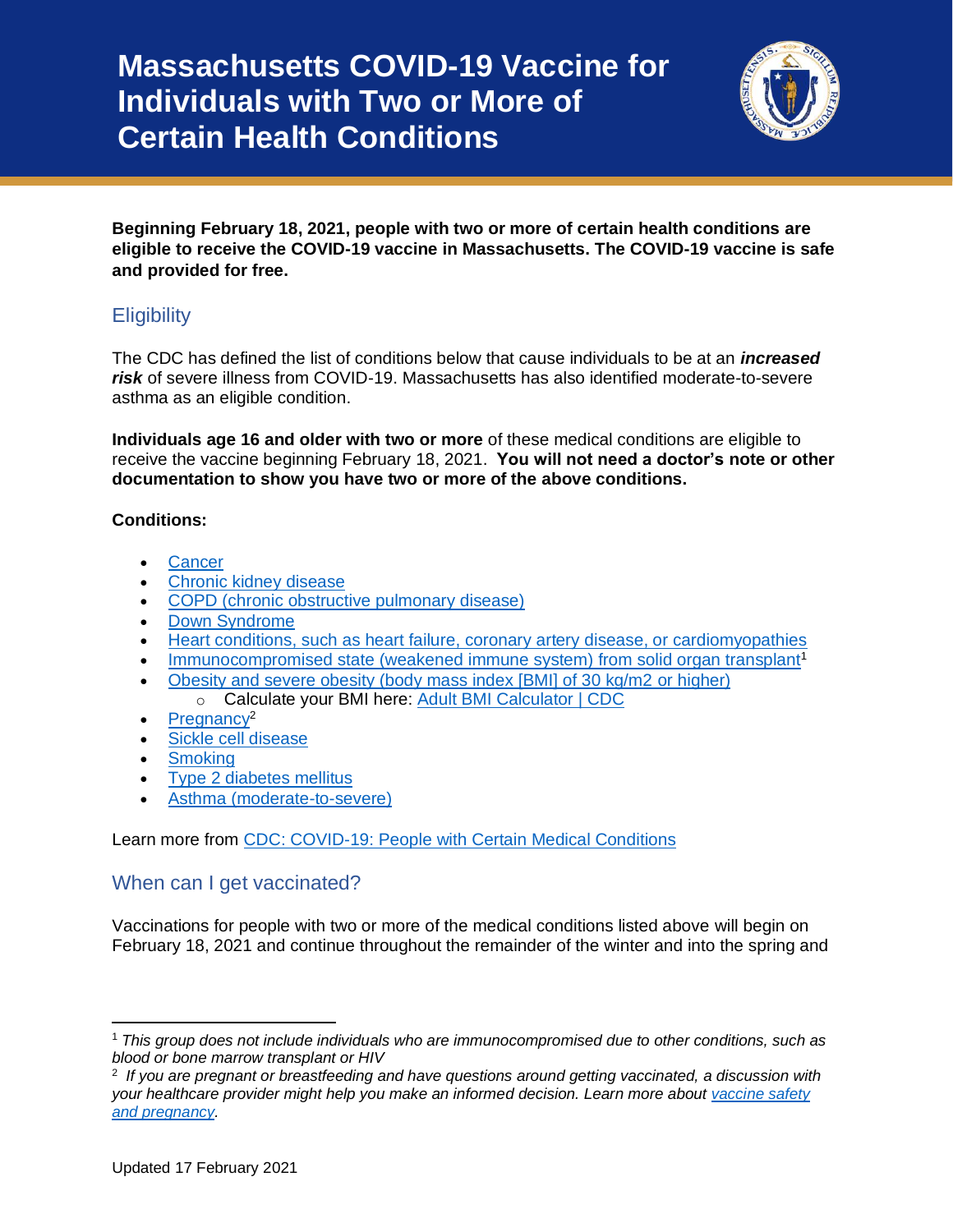summer. Appointment scheduling for these individuals will be available starting February 18, 2021.

The current COVID-19 vaccines require two doses. You will not be fully vaccinated until you receive both doses, and both doses should be administered at the same location.

## How do I book an appointment?

Appointments can be scheduled online by visiting [vaxfinder.mass.gov.](file:///C:/Users/JJacob/AppData/Local/Microsoft/Windows/INetCache/Content.Outlook/C2FUOKNO/vaxfinder.mass.gov) Individuals can enter their ZIP Code or City/Town name to find an appointment online. While there is extremely high demand for appointments and limited vaccine supply, new appointments will continually be added to the website regularly, and the mass vaccination sites have the most availability for appointments. As of now, mass vaccination sites post appointments weekly, on Thursday, and some smaller sites, such as CVS, post more frequently. If you are unable to secure an appointment, please continue to check the website.

Steps to book an appointment:

- 1. Visit [vaxfinder.mass.gov](file:///C:/Users/TMcNamara/AppData/Local/Microsoft/Windows/INetCache/Content.Outlook/10Z89PH9/vaxfinder.mass.gov)
- 2. enter their ZIP Code or City/Town to identify a location
- 3. Have your important information with you, such as your insurance card
- 4. Fill out the self-attestation form through the appointment booking process

#### Locations to Get Vaccinated

Because vaccine supply is limited, **you may need to wait several weeks to schedule an appointment.** Please visit the Commonwealth's [webpage with vaccination sites](https://www.mass.gov/info-details/covid-19-vaccine-locations-for-individuals-in-phase-1) for the current list of open sites, including:

- 1. **Mass vaccination sites**, such as Gillette Stadium, Fenway Park, the Eastfield Mall in Springfield, the DoubleTree Hilton Hotel in Danvers, the Reggie Lewis Center in Roxbury and others. These sites currently have the most availability for appointments;
- 2. Regional **vaccine clinics** operated by a local board of health;
- 3. **Over 100 Local pharmacies** and retail locations administering the vaccine; or
- 4. **Your housing property.** If you live in [public or private affordable low income senior](https://www.mass.gov/info-details/covid-19-vaccinations-for-senior-housing-settings)  [housing](https://www.mass.gov/info-details/covid-19-vaccinations-for-senior-housing-settings) there may be an onsite clinic being planned, check with your management company.

Please note that this list will be updated frequently as new sites come on line. **All mass vaccination locations are wheelchair accessible and do not require consumers to use stairs.** Many of the locations have a drop off area for people who may benefit from walking shorter distances and people will not be waiting in line outside. Some locations may also provide mobility assistance. **Language translation services are available for all mass vaccination locations** and many other vaccination locations. Please review the specific vaccination location details to determine whether this is an appropriate fit for your accessibility needs.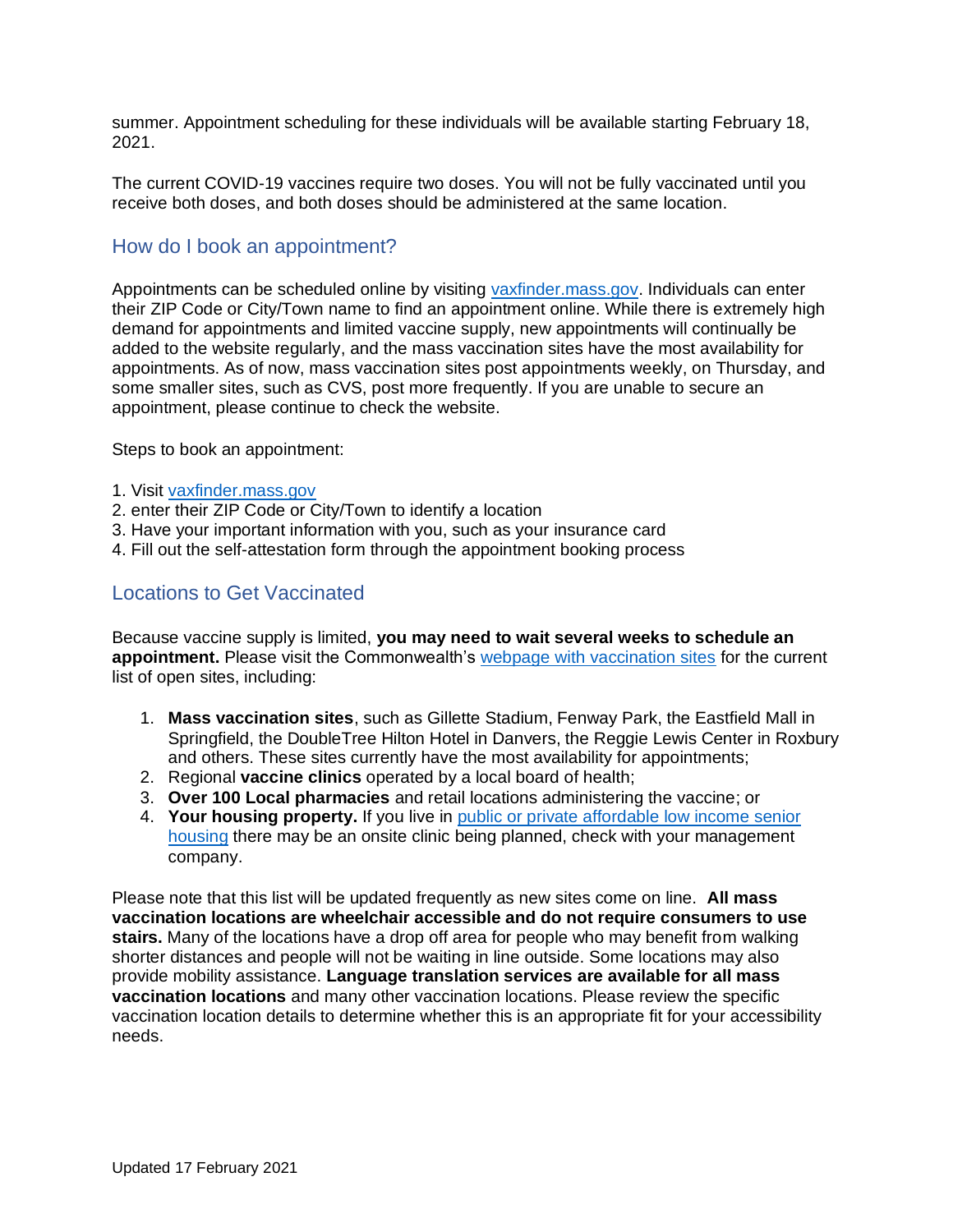## Assistance Scheduling an Appointment

Individuals who are **unable to use or have difficulty accessing the internet** to schedule an appointment online may use the *Massachusetts Vaccine Scheduling Resource Line*:

#### **Call 2-1-1** (877-211-6277) **and follow prompts for assistance booking an appointment Hours of Operation:** Monday through Thursday from 8:30 AM to 8:00 PM

Friday through Sunday from 8:30 AM to 5:00 PM

The Massachusetts Vaccine Scheduling Resource Line is available in English and Spanish and will have translators available to support residents in approximately 100 additional languages. Individuals will be able to speak to a representative live on the phone to assist them with an appointment through the state's online system. **These representatives have the same access to appointments as on the public website; they do not have access to additional appointments.** If no appointments are available, callers will have the option to be placed on a call back list for the mass vaccination sites. The caller will receive a call back when an appointment becomes available for them at a mass vaccination site, and the list will be called on a first-come, first-served basis.

Your health insurer may be able to assist you schedule an appointment as well.

For individuals who are unable to leave their home for a medical appointment without an ambulance or two-people assisting them, the Commonwealth is committed to ensuring that all eligible for a vaccine are able to access it. Additional information regarding vaccination options for these individuals will be released shortly. Please note, that some people may be able to receive the vaccine if they live at an eligible affordable senior housing property, where an onlocation clinic may be planned.

# Eligibility Criteria

When scheduling your appointment or at the time of the appointment, you will be required to review the eligibility criteria and confirm you are eligible to receive the vaccine. The attestation will be done verbally over the phone, verbally or in writing at the vaccination site, or online if using an online appointment scheduling tool. You can also follow online instructions and complete the [COVID-19 Massachusetts Vaccination Attestation Form](https://www.mass.gov/forms/covid-19-massachusetts-vaccination-attestation-form) available on the mass.gov website.

**You will not need a doctor's note or other documentation to show you have two or more of the above conditions. You can receive the vaccine even if you do not have health insurance, an SSN, or a photo ID. However, if you have any of this information or documentation, please bring it with you.**

**You will never be asked for a credit card number or any other form of payment for the vaccine.**